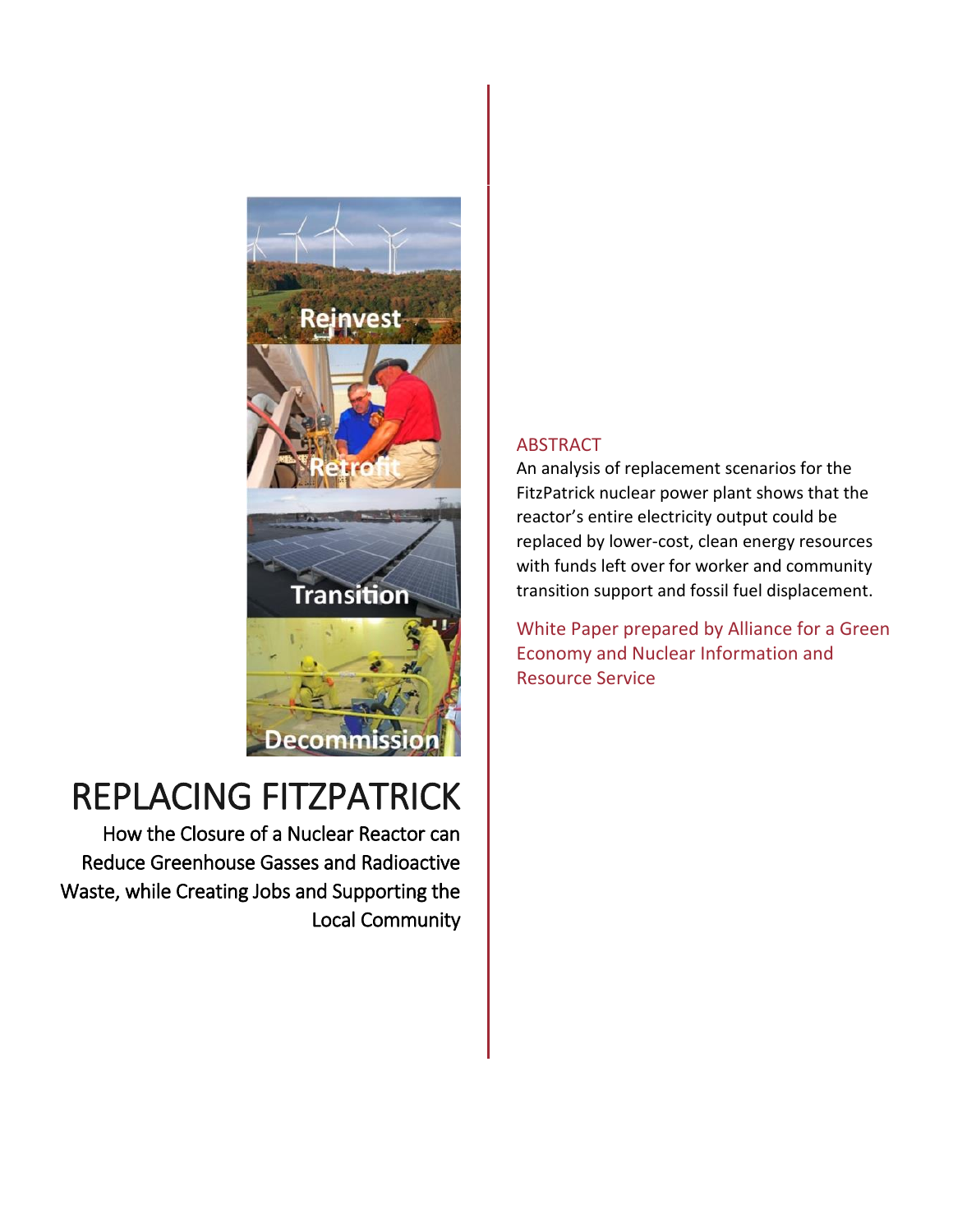# Summary of Key Findings

This preliminary analysis by Alliance for a Green Economy and Nuclear Information and Resource Service examines the arguments for subsidizing the FitzPatrick nuclear reactor, particularly around the potential impact on greenhouse gas emissions and the economic hardship for the local community. We set out to compare the cost of clean replacement for FitzPatrick's electricity output as well as alternatives to economically supporting the municipalities and workers currently reliant on FitzPatrick.

Our key conclusions:

- **FitzPatrick's full electricity generation could be replaced with energy efficiency and wind at less than the current cost of electricity from the nuclear plant.**
- **Diverting all of FitzPatrick's revenue to clean energy could result in additional reductions in greenhouse gas emissions, equivalent to a 264 MW coal plant or 330 MW combined cycle natural gas plant.**
- **Replacing FitzPatrick with efficiency and wind could create more than twice the number of jobs currently provided by Entergy at FitzPatrick.**
- **Municipalities and workers affected by FitzPatrick's closure could be supported through the economic transition for a lower cost than subsidizing FitzPatrick, if the state proactively negotiates with Entergy for a responsible and immediate decommissioning.**

## TABLE OF CONTENTS

|                | 3 Why is FitzPatrick Losing Money and How Much Would it Take to Keep the Plant Running? 5 |  |
|----------------|-------------------------------------------------------------------------------------------|--|
|                |                                                                                           |  |
| 5 <sup>1</sup> |                                                                                           |  |
| 6              |                                                                                           |  |
| 7 <sup>7</sup> |                                                                                           |  |
| 8              |                                                                                           |  |
| 9              |                                                                                           |  |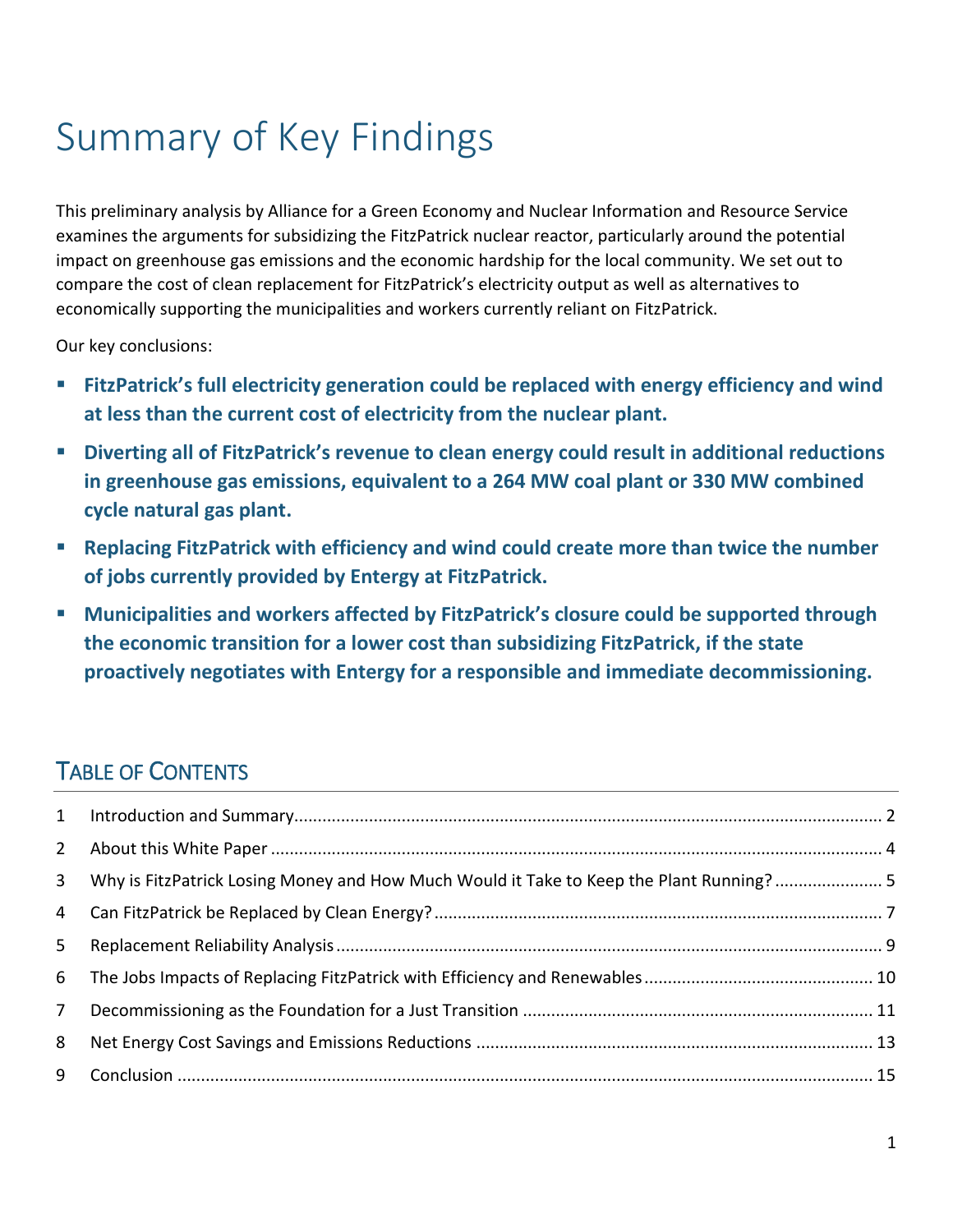# Replacing FitzPatrick How the Closure of a Nuclear Reactor can Reduce Greenhouse Gasses and Radioactive Waste, while Creating Jobs and Supporting the Local Community

*White Paper by Alliance for a Green Economy and Nuclear Information and Resource Service* October 2015

### <span id="page-2-0"></span>1 INTRODUCTION AND SUMMARY

The FitzPatrick nuclear reactor, located near Oswego, New York, is at the center of a fierce debate over New York's energy future. FitzPatrick, like many aging reactors across the U.S., has become uncompetitive and unprofitable. Entergy, the company that owns FitzPatrick, has announced it may close the plant soon. Many in Oswego, including local elected officials and workers at the plant, are rallying to try to save FitzPatrick, while hundreds of others from the region and from across New York are advocating that the plant should close.



There is no dispute that Oswego County and local communities around FitzPatrick currently rely on Entergy for tax revenue and for jobs. There are approximately 600 workers at FitzPatrick, and Entergy pays about \$17.3 million annually in property taxes. FitzPatrick is reportedly Oswego County's fifth largest private-sector employer. The negative local economic impacts of closure have been the focus of much of the discussion around Entergy's announcement that it might close the plant. Advocates for keeping FitzPatrick open are also using climate change as a rationale for subsidizing the reactor. They claim New York cannot meet its climate goals if nuclear plants close.

Less talked about so far have been the negative impacts of keeping FitzPatrick open, especially if Entergy requires a subsidy in order to do so. Subsidizing FitzPatrick could cost tens of millions of dollars per year, which would most likely be paid by National Grid customers in the form of increased electricity rates.

Like all nuclear reactors, FitzPatrick also poses an environmental threat to the surrounding population, in the form of radiological releases, the accumulation of nuclear waste, and the potential for a catastrophic meltdown that could render large parts of Upstate New York uninhabitable.

There is also an opportunity cost to keeping FitzPatrick running. The electricity revenues going to Entergy to operate FitzPatrick represent money that will not be used to build truly renewable and clean energy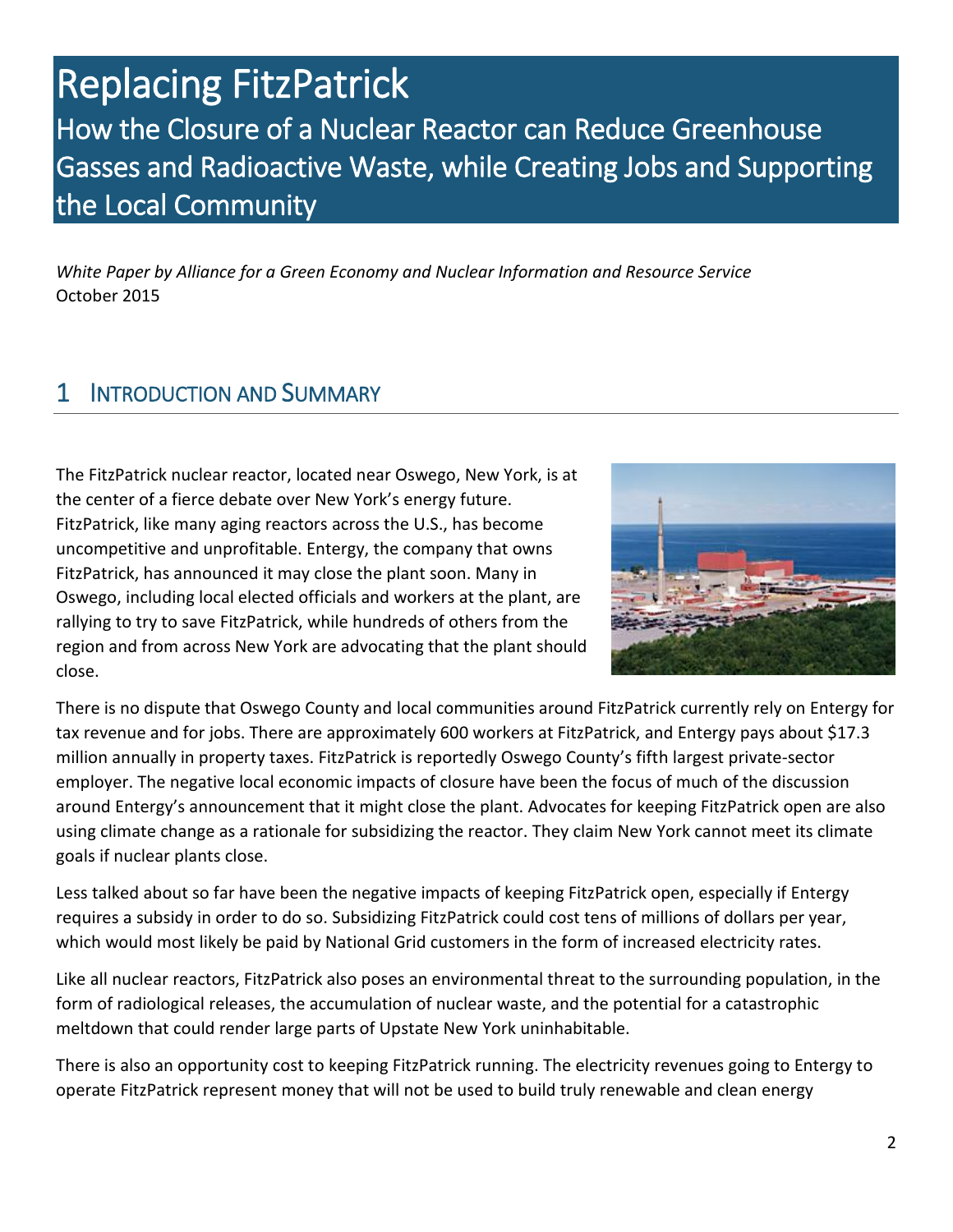resources, many of which are cheaper than FitzPatrick. In addition, money can be spent on a just transition for workers and the Oswego community, enabling a solid plan for the future.

In the absence of public numbers from Entergy as to how much it is losing at FitzPatrick and a basic lack of understanding statewide and regionally about the costs and potentials for renewable energy development, it can be difficult for the average resident to form an informed opinion about the region's energy future.

Alliance for a Green Economy (AGREE) and the Nuclear Information Resource Service (NIRS) decided to perform a preliminary, fact-based analysis of the choices before us. Here's what we looked at:

- Based on the proposed subsidy for the Ginna nuclear reactor in neighboring Wayne County, NY, we have estimated what we believe is the minimum subsidy Entergy would require to keep FitzPatrick operational.
- We analyzed the costs of alternative, clean energy sources to determine whether and how FitzPatrick could be replaced with energy efficiency and wind, as well as the impact on greenhouse gas emissions.
- We looked at the potential job impacts of a scenario for replacing electricity generated by FitzPatrick with wind power and energy efficiency.
- We developed a "just transition" scenario for the local community in Oswego County, which includes utilizing the skilled workforce for the decommissioning process, property-tax replacement for municipalities, and job training and wage support for workers moving to other fields.

### **OUR CONCLUSIONS IN BRIEF**

- It appears likely that FitzPatrick's electricity output could be replaced by energy efficiency retrofits and wind at a lower cost than the reactor costs today at current electricity prices. This means that for the same price that consumers pay for FitzPatrick's output today, Central New York could replace FitzPatrick *and* additionally displace other fossil fuel generation.
- The job creation potential for replacing FitzPatrick with efficiency and wind is more than twice the number of jobs currently provided by Entergy at FitzPatrick.
- FitzPatrick's decommissioning trust fund is a resource that can and should be used to keep a large portion of the current workforce employed in the clean-up and decommissioning of the reactor.
- For the same price as a potential subsidy for FitzPatrick \$40 \$60 million per year the state could instead provide property tax replacement for local municipalities and wage support for workers.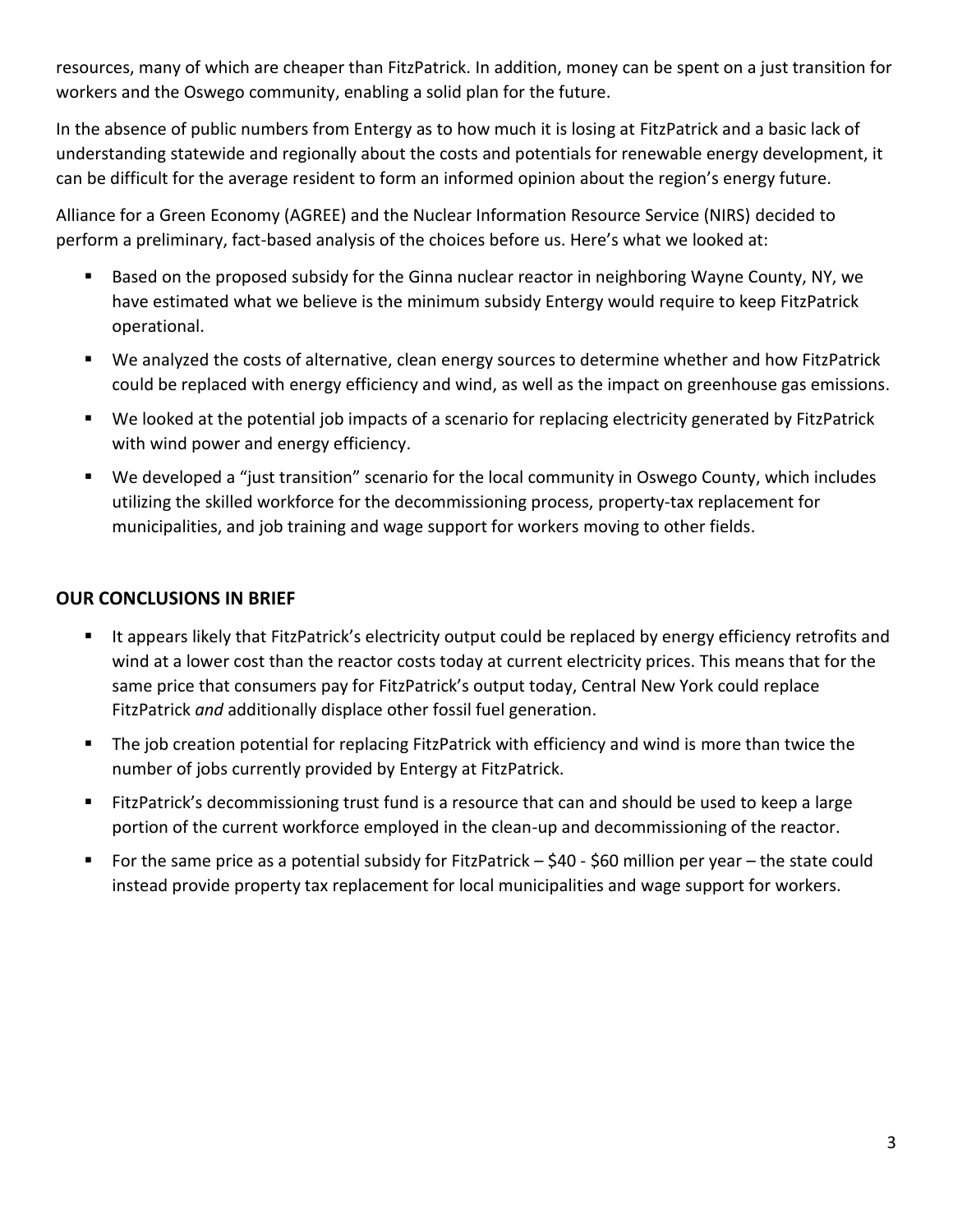<span id="page-4-0"></span>2 ABOUT THIS WHITE PAPER

**Alliance for a Green Economy (AGREE)** is a Syracuse, NY based coalition of environmental and social justice organizations. AGREE works for safe, affordable energy and the development of a green economy in New York

State. Our goal is a prosperous, safe, and healthy New York, fulfilling the promise of conservation, energy efficiency, and safe, clean renewable energy sources to end our state's reliance on wasteful and environmentally destructive forms of energy. We seek to capitalize on the opportunity to revitalize the state's economy which a clean energy transition would provide, particularly in regions and urban centers that are economically struggling. AGREE works to promote a transition to a carbon-free and nuclear-free future and educates the public about alternatives that can revitalize the economy and safeguard human health and the environment. As the primary nuclear watchdog organization in Upstate New York, AGREE has been faithfully monitoring Entergy's FitzPatrick nuclear reactor for the last four years. We have raised multiple safety and economic issues concerning FitzPatrick with the Nuclear Regulatory Commission. We advocate for the closure of FitzPatrick and the reactor's replacement with clean energy resources.

Founded in 1978**,** the **Nuclear Information and Resource Service (NIRS)** is the national information and networking center for grassroots organizations and environmental activists concerned about nuclear power, sustainable energy, radioactive waste, and the environmental and public health effects of radiation.

NIRS's mission is to advance the fastest possible transition to a nuclear-free, carbon-free sustainable energy supply; to advocate for responsible and environmentally just solutions to radioactive and toxic waste; and to promote the greatest possible protections from the health and environmental effects of radiation. We provide policy expertise and informational resources on energy and radioactive waste, and we monitor policy developments on the national and state levels. NIRS initiates and supports strategic campaigns to advance public health and safety, environmental justice, corporate and government accountability, and sustainable energy. We also work closely with the international movement, and have a long affiliation with the World Information Service on Energy, through which we are part of a network spanning 12 countries on five continents.

**In analyzing the potential options for FitzPatrick's future**, we acknowledge our anti-nuclear perspective. However, we undertook to be conservative and careful in our analysis out of our own interest in developing a realistic understanding of the options. We endeavor to present factual information to the public about the choices before us. We believe Central New York was saddled with the risks and burdens of nuclear power, largely because the public was not provided with accurate information and sufficient voice in the state's energy planning decisions. In order to make better energy and economic development choices in the future, the public needs accurate information, as well as a voice in the process.

This white paper contains a preliminary analysis, in which we took a somewhat rough look at the options and created general calculations. Throughout the analysis, we discuss our methodology and why we think our calculations are both conservative and reasonable. We hope this white paper will spark interest in a more detailed analysis by state governing bodies and independent technical experts as part of their deliberation process over how to approach the potential retirement of FitzPatrick.

**AGREE New York** Alliance for a Green Economy

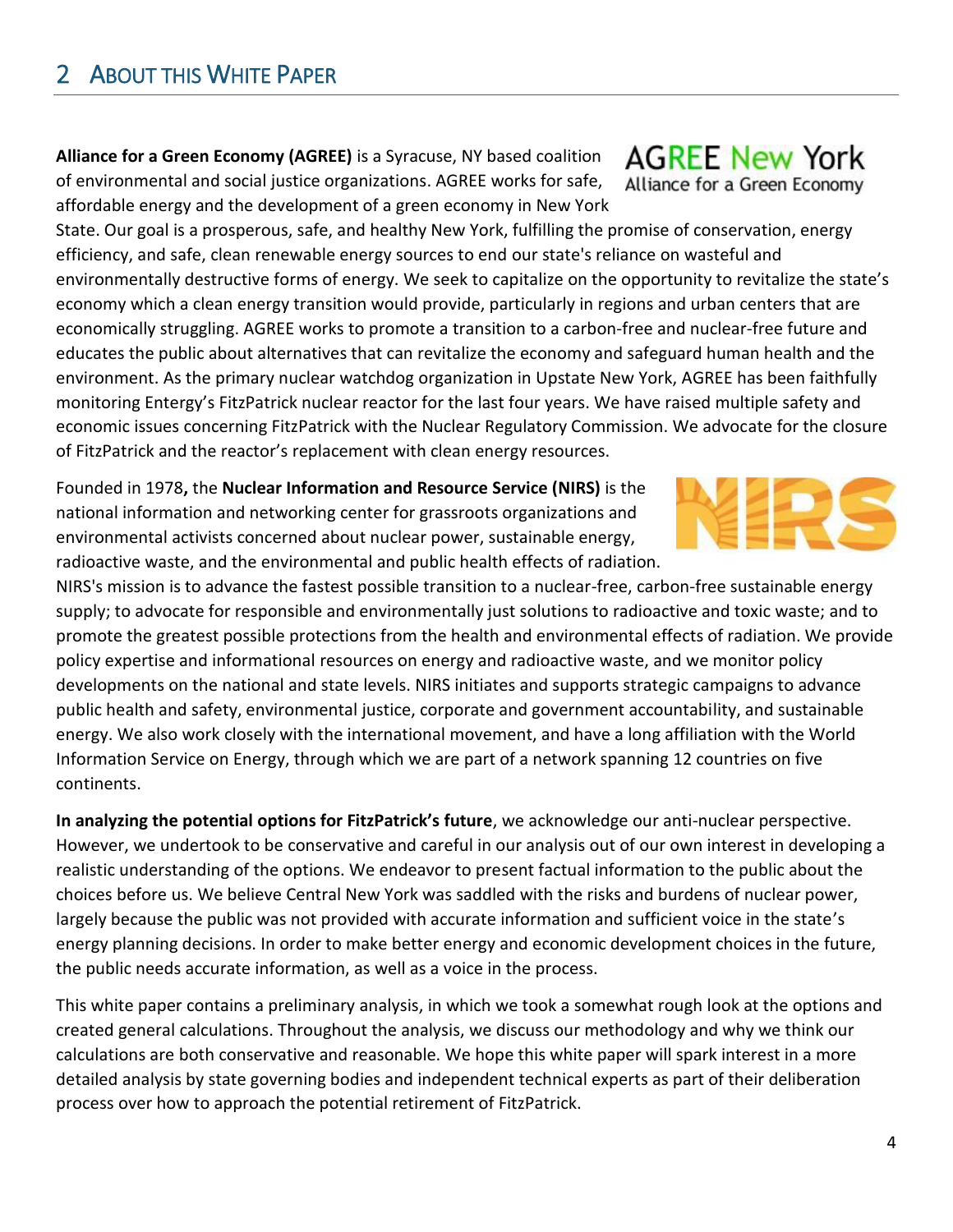## <span id="page-5-0"></span>3 WHY IS FITZPATRICK LOSING MONEY AND HOW MUCH WOULD IT TAKE TO KEEP THE PLANT RUNNING?

FitzPatrick is one of several reactors across the U.S. that is economically challenged. The economics for nuclear reactors have never been good. They have always required public subsidies for construction, accident insurance, and for dealing with the highly radioactive waste they produce. However, in recent years, the national nuclear fleet has become increasingly expensive to maintain and operate because the plants are getting older, the cost of nuclear fuel is on the rise, and new post-Fukushima safety regulations are going into effect. Due to the negative economic outlook, there have been several nuclear closures announced in the last few years, including Kewaunee, San Onofre, Crystal River, and Vermont Yankee.

Specifically for FitzPatrick, Entergy faces the following challenges:

- The costs of maintenance for FitzPatrick are rising due to the age of the reactor, which has now been operating for over 40 years. Entergy recently spent millions of dollars replacing tubes in the main condenser at FitzPatrick, and the company faces other required upgrades if it wants to keep operating the reactor.
- Electricity demand in Central New York is essentially flat, which is helping to drive down wholesale electricity rates. From 2005-2014, demand declined in Central New York by 7%<sup>1</sup>, reversing the historical trend of constantly growing demand. Flat and declining demand is a result of increased use of energy efficient appliances, weatherization programs, rooftop solar installations, and New York's changing economy.
- FitzPatrick faces stiff market competition from natural gas as well as wind. Wholesale electricity prices have declined 30-40% since 2008.<sup>2</sup> Wind generation grew 3,000 percent from 2004 to 2015 in New York, and is projected to more than double in the next few years.<sup>3</sup>

We do not see the economic outlook for FitzPatrick changing on its own. The trends are moving against nuclear energy, in favor of cleaner, cheaper, and/or more flexible energy sources. Therefore, the only way to make it worth it to Entergy to keep FitzPatrick running is to provide the company a public subsidy or to change the wholesale electricity market rules to favor nuclear power over other energy sources. Either option would cost the public tens of millions of dollars per year.

Entergy has not said how much it would need to keep FitzPatrick running, but we can make an educated guess based on a similar situation in neighboring Wayne County. In the case of the Ginna Nuclear Power Plant, negotiations between the reactor's owner, Constellation Energy Nuclear Group, and the local utility company,

<sup>&</sup>lt;sup>1</sup> NYISO. 2015 Load & Capacity Data: Gold Book. April 2015. Table I-4a: Historic Energy Usage and Coincident Peaks (p. 22) [http://www.nyiso.com/public/webdocs/markets\\_operations/services/planning/Documents\\_and\\_Resources/Planning\\_Data\\_and\\_Re](http://www.nyiso.com/public/webdocs/markets_operations/services/planning/Documents_and_Resources/Planning_Data_and_Reference_Docs/Data_and_Reference_Docs/2015%20Load%20and%20Capacity%20Data%20Report.pdf) [ference\\_Docs/Data\\_and\\_Reference\\_Docs/2015%20Load%20and%20Capacity%20Data%20Report.pdf](http://www.nyiso.com/public/webdocs/markets_operations/services/planning/Documents_and_Resources/Planning_Data_and_Reference_Docs/Data_and_Reference_Docs/2015%20Load%20and%20Capacity%20Data%20Report.pdf)

<sup>2</sup> NYISO Day-Ahead LBMP data, Zone C (CENTRL), 2008-2012.

[http://www.nyiso.com/public/markets\\_operations/market\\_data/custom\\_report/index.jsp?report=dam\\_lbmp\\_zonal](http://www.nyiso.com/public/markets_operations/market_data/custom_report/index.jsp?report=dam_lbmp_zonal) <sup>3</sup> NYISO Power Trends Report - 2015.

[http://www.nyiso.com/public/webdocs/media\\_room/press\\_releases/2015/Child\\_PowerTrends\\_2015/ptrends2015\\_FINAL.pdf](http://www.nyiso.com/public/webdocs/media_room/press_releases/2015/Child_PowerTrends_2015/ptrends2015_FINAL.pdf)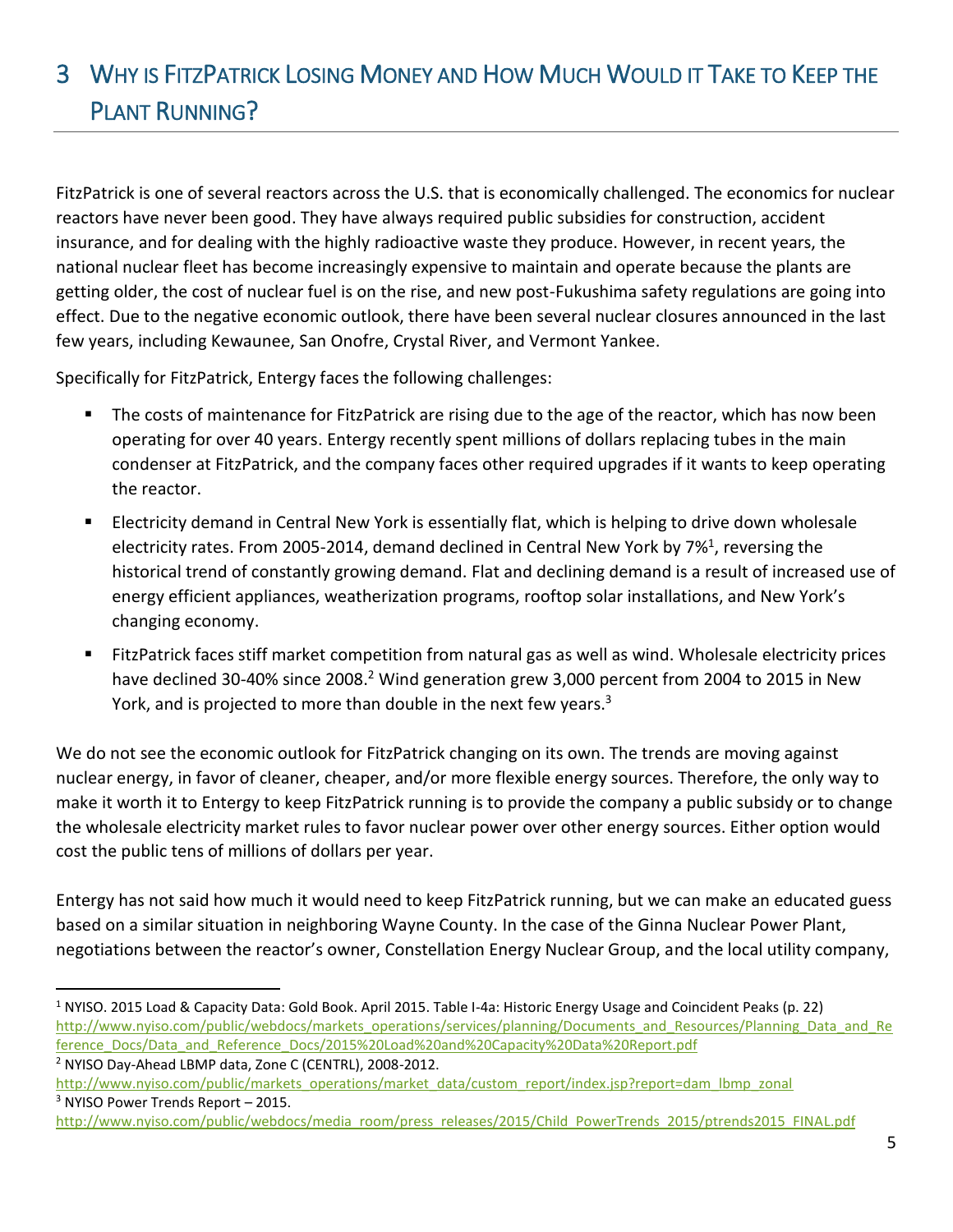RG&E, arrived at a subsidized price equivalent to approximately \$50 per megawatt hour (MWh), or 5 cents/kilowatt-hour (kWh). The \$50 per MWh is a good conservative guess for what Entergy might require just to keep FitzPatrick operating. This is consistent with reports by the nuclear industry's trade association on plant operating costs, showing that single-reactor plants like Ginna and FitzPatrick averaged \$50.54/MWh in 2012.

To calculate what a subsidy for FitzPatrick might look like, we simply calculate the cost of electricity in the market and compare it to \$50 per MWh. The average market rate for electricity in Load Zone C, where FitzPatrick is located, over the last 5 years, is \$40.71 per MWh.<sup>4</sup> This results in an estimated subsidy of \$9.29 per MWh. We then multiply the per MWh subsidy by the number of megawatt hours that FitzPatrick generates annually (on average 6,606,792 MWh) to arrive at an annual subsidy.

### **Based on recent market rates, we estimate that the annual subsidy needed to keep FitzPatrick in business would be approximately \$61.4 million.**

In order to provide a more conservative estimate, we also calculated a potential subsidy based on a period when electricity prices were higher (2008-2012). Using that five-year average of \$44/MWh, the estimated annual subsidy for FitzPatrick would be least \$40 million, or \$6/MWh. This conservative estimate of \$40 million will be used throughout this analysis.

<sup>4</sup> NYISO Day-Ahead LBMP data, Zone C (CENTRL), 2010-14. [http://www.nyiso.com/public/markets\\_operations/market\\_data/custom\\_report/index.jsp?report=dam\\_lbmp\\_zonal](http://www.nyiso.com/public/markets_operations/market_data/custom_report/index.jsp?report=dam_lbmp_zonal)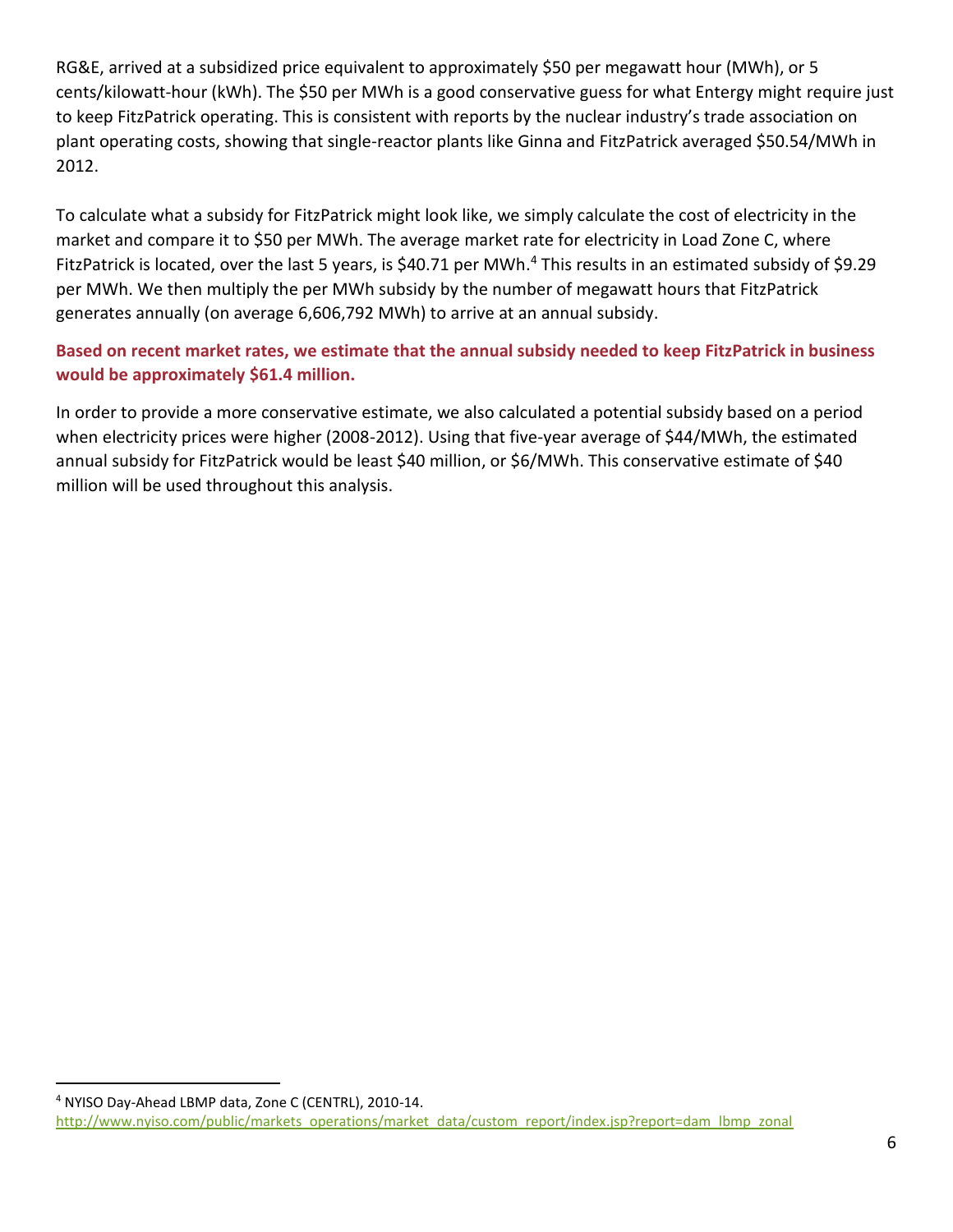## <span id="page-7-0"></span>4 CAN FITZPATRICK BE REPLACED BY CLEAN ENERGY?

With growing concern over greenhouse gas emissions and climate change, the nuclear industry has made itself out as a "clean" alternative to fossil fuels. Putting aside nuclear power's other negative environmental impacts and dangers, we think it's reasonable to wonder whether the shuttering of FitzPatrick would jeopardize the greenhouse-gas reductions necessary to prevent catastrophic climate change. Therefore, we looked at whether it is possible and cost effective to replace FitzPatrick with clean energy sources.

We developed a scenario that puts half the money spent by consumers today on FitzPatrick into energy efficiency retrofits (which includes weatherization and efficient lightbulbs and appliances) and invests the other half into onshore wind power. Why did we choose efficiency and wind? We chose efficiency because it is the lowest cost resource for consumers and the biggest bang for their buck.<sup>5</sup> It also has the highest job creation potential and it has many co-benefits, which include improved comfort, indoor air quality, and health. Dollar for dollar, it is the best investment of consumer money. We chose wind because it is the next costeffective renewable resource.<sup>6</sup> Upstate New York has abundant, untapped wind potential, and it can be built relatively quickly at a large scale.

**We found that not only is it economical to replace FitzPatrick with a combination of energy efficiency retrofits and wind, but doing so would be cheaper than continuing to operate FitzPatrick, even with no subsidy for the reactor. Replacing FitzPatrick with clean energy sources could drive down utility rates for the region and create extra renewable generation to further replace fossil fuel generation.** 

An important assumption built into our model is that, while we pay for FitzPatrick every single year, investing in energy efficiency and wind represent mostly upfront costs. The costs are normally financed over a period of time, with little ongoing operational or maintenance costs. In our model, we projected financing the costs over 20 years.

Here are the numbers:

 $\overline{a}$ 

- At \$44 per MWh, electricity customers pay approximately \$290,698,848 annually for FitzPatrick's electricity.
- If we spent half of that (\$145,349,424) on energy efficiency, we could get the equivalent of 5,813,977 MWh in energy use reductions.
- If we spent the other half on wind, we could build enough wind power to generate 2,190,630 MWh annually, with an installed capacity of 834 MW.

**This would provide (through efficient savings and renewable generation) an annual total of 8,004,607 MWh, or 21% more (1,397,815 MWh) than FitzPatrick delivers to the grid every year. These "extra" megawatt-**

 $5$  Energy efficiency reductions from utility-run programs typically cost around \$25 per MWh

<sup>&</sup>lt;sup>6</sup> While wind power costs are continuing to decline, we conservatively use an unsubsidized cost estimate of \$2 million per MW, roughly 33% higher than recent costs of \$1.5 million per MW.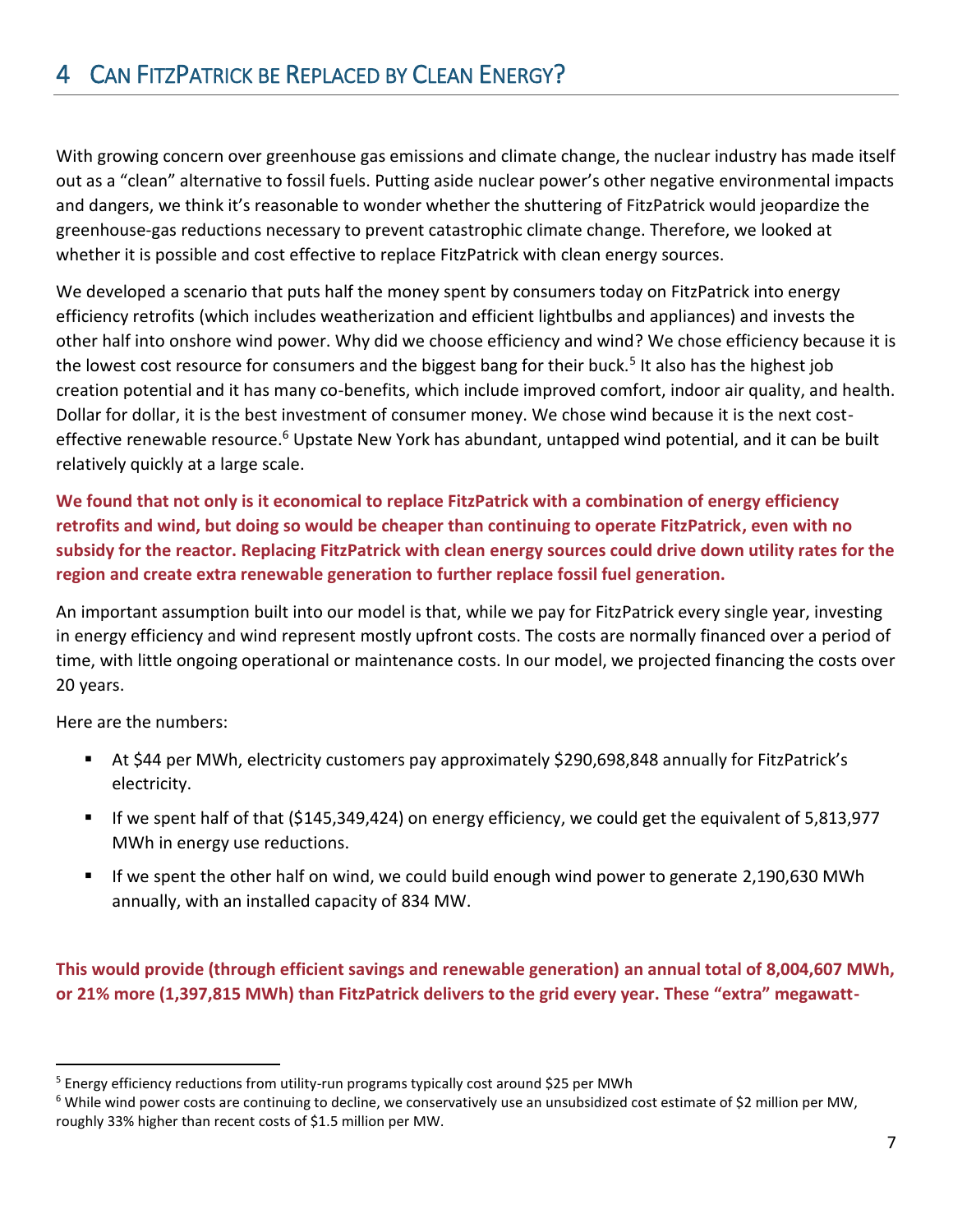### **hours could be returned to customers in the form of avoided costs or could be used to help displace other dirty generators like coal or gas plants in the region.**

The replacement of FitzPatrick with clean energy is not a question of *if* but rather *when.* New York has set a goal of 80% reduction in greenhouse gas emissions by 2050 and an interim benchmark of 40% reductions by 2030. FitzPatrick is only licensed through 2034, and so far no nuclear power plant has operated until the end of its license. Even if the plant somehow manages to stay open until its license expires, it will need to be replaced well before 2050.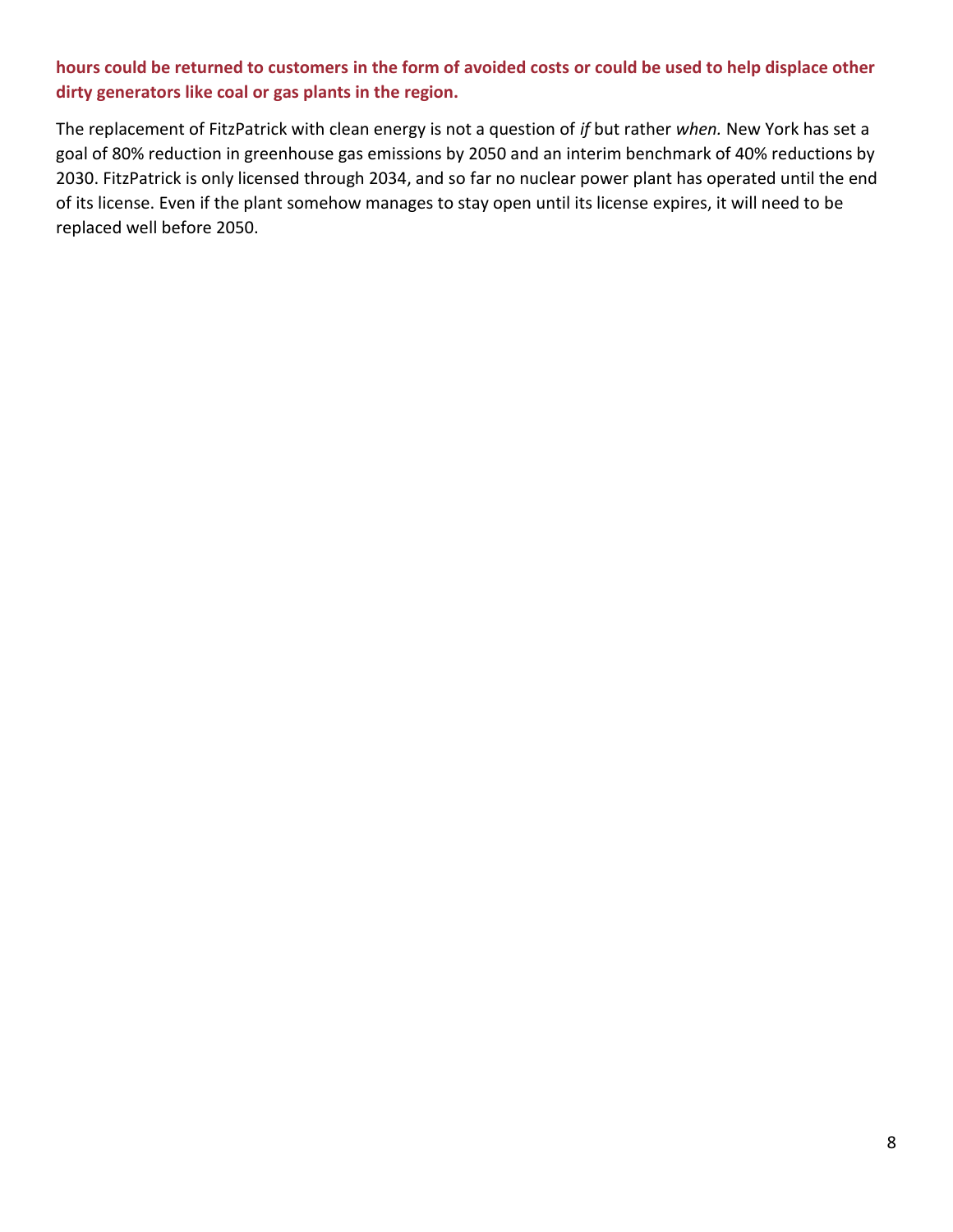<span id="page-9-0"></span>It is unknown whether any of FitzPatrick's output is needed to maintain reliable electrical service in Central New York. There is a large surplus of generation capacity in Central New York<sup>7</sup> to meet demand without FitzPatrick, but we do not yet know whether there are transmission constraints that would cause an issue. This will only be revealed with a reliability study. These studies are required once a company makes a decision to retire and notifies the Public Service Commission of its intention. In preparation for any reliability concerns that may arise from FitzPatrick's retirement, we analyzed our replacement scenario above for its capacity reliably to meet electricity demand.

There are many ways to measure the predicted output of any given energy source:

- **Nameplate/Installed Capacity:** The full capacity of a resource to produce when it is at 100% efficiency
- **Capacity factor:** A ratio of the actual output of the generator over a given period of time, relative to its maximum possible output
- **Derated Capacity Value:** A measurement of the reliability of a resource to be available at peak energy usage times.

To determine the ability of our FitzPatrick replacement scenario to meet demand during peak energy use times, we looked at the derated capacity value of energy efficiency and wind. Energy efficiency essentially has a derated capacity of 100% because it reduces the amount of energy used by the household or businesses. With the consumption gone, there is no need to meet that demand. Wind has a peak capacity value in the Northeast of 13.2%.<sup>8</sup>

| Resource   | Peak Capacity Value (MW) |
|------------|--------------------------|
| Efficiency | 664                      |
| Wind       | 110                      |
| Total      | 774                      |
|            |                          |

Peak Capacity Value of the Replacement Scenario:

 $\overline{a}$ 

**This means that our replacement scenario has a peak capacity value (or reliability value) representing 92% of FitzPatrick's capacity.**

<sup>7</sup> NYISO. 2015 Load & Capacity Data: Gold Book. April 2015. Table III-3a: Capability by Zone and Type – Summer and Table III-3b: Capability by Zone and Type – Winter (pp. 58-59).

[http://www.nyiso.com/public/webdocs/markets\\_operations/services/planning/Documents\\_and\\_Resources/Planning\\_Data\\_and\\_Re](http://www.nyiso.com/public/webdocs/markets_operations/services/planning/Documents_and_Resources/Planning_Data_and_Reference_Docs/Data_and_Reference_Docs/2015%20Load%20and%20Capacity%20Data%20Report.pdf) [ference\\_Docs/Data\\_and\\_Reference\\_Docs/2015%20Load%20and%20Capacity%20Data%20Report.pdf](http://www.nyiso.com/public/webdocs/markets_operations/services/planning/Documents_and_Resources/Planning_Data_and_Reference_Docs/Data_and_Reference_Docs/2015%20Load%20and%20Capacity%20Data%20Report.pdf)

<sup>&</sup>lt;sup>8</sup> U.S. Energy Information Administration. Energy resource planners credit only a fraction of potential wind capacity. May 13, 2011. [http://www.eia.gov/todayinenergy/detail.cfm?id=1370#](http://www.eia.gov/todayinenergy/detail.cfm?id=1370)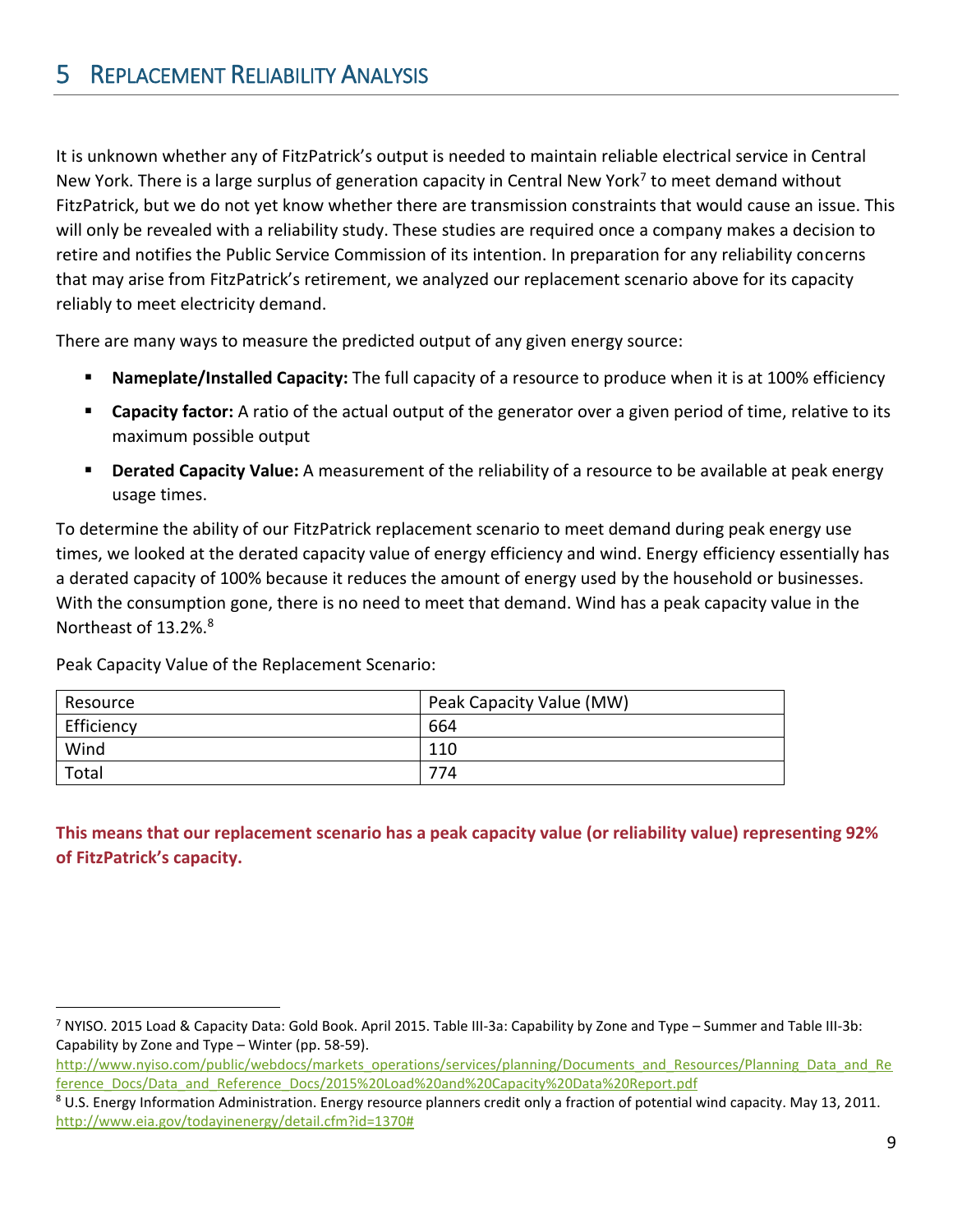<span id="page-10-0"></span>To calculate the potential job creation resulting from the energy efficiency retrofits and wind in our scenario, we used a report by the Political Economy Research Institute (PERI), titled, "The Economic Benefits of Investing in Clean Energy."<sup>9</sup> In that report, the researchers modeled direct, indirect, and induced job creation resulting from each million dollars invested in a variety of energy sources. Direct job creation is the number of jobs created by the work of building or running the energy source itself. Indirect job creation represents the potential job impacts from the supply chain for the resource. Induced job creation is the economic benefit produced when workers paid by the direct and indirect jobs spend their paychecks.

The PERI report estimates:

 $\overline{a}$ 

| <b>Energy Source</b>        | million invested | Direct jobs per \$1   Indirect jobs per \$1   Induced jobs per<br>million invested | <b>S1 million invested</b> | Total jobs per \$1<br>million invested |
|-----------------------------|------------------|------------------------------------------------------------------------------------|----------------------------|----------------------------------------|
| <b>Efficiency Retrofits</b> |                  | 4.9                                                                                | 16.7                       | 28.6                                   |
| Wind                        | 4.6              | 4.9                                                                                | 13.3                       | 22.8                                   |

**Based on our scenario for replacing FitzPatrick with efficiency retrofits and wind, we estimate an annual direct job creation impact of 1,400 jobs (1,017 for efficiency, 383 for wind) each year for 20 years, or more than 2.3 times the number of jobs FitzPatrick can sustain.** 

It's important to note that even though we would pay for these jobs over 20 years, and we calculated them over a 20 year timeframe, the retrofits and the wind construction could and should be done in the first few years, which would mean much higher jobs impacts in each year, but for fewer years. However, to keep the analysis consistent with FitzPatrick, which provides roughly the same number of jobs each year, we estimated the above numbers based on a 20-year timeframe.

The PERI analysis did not include nuclear energy in its estimates, so we have no way to compare indirect and induced job impacts. Nonetheless, we provide the figures here for our replacement scenario: 6,068 total jobs estimated annually (4,170 efficiency, 1,898 wind).

<sup>9</sup> Political Economy Research Institute. "The Economic Benefits of Investing in Clean Energy." June, 2009. [http://cdn.americanprogress.org/wp-content/uploads/issues/2009/06/pdf/peri\\_report.pdf](http://cdn.americanprogress.org/wp-content/uploads/issues/2009/06/pdf/peri_report.pdf)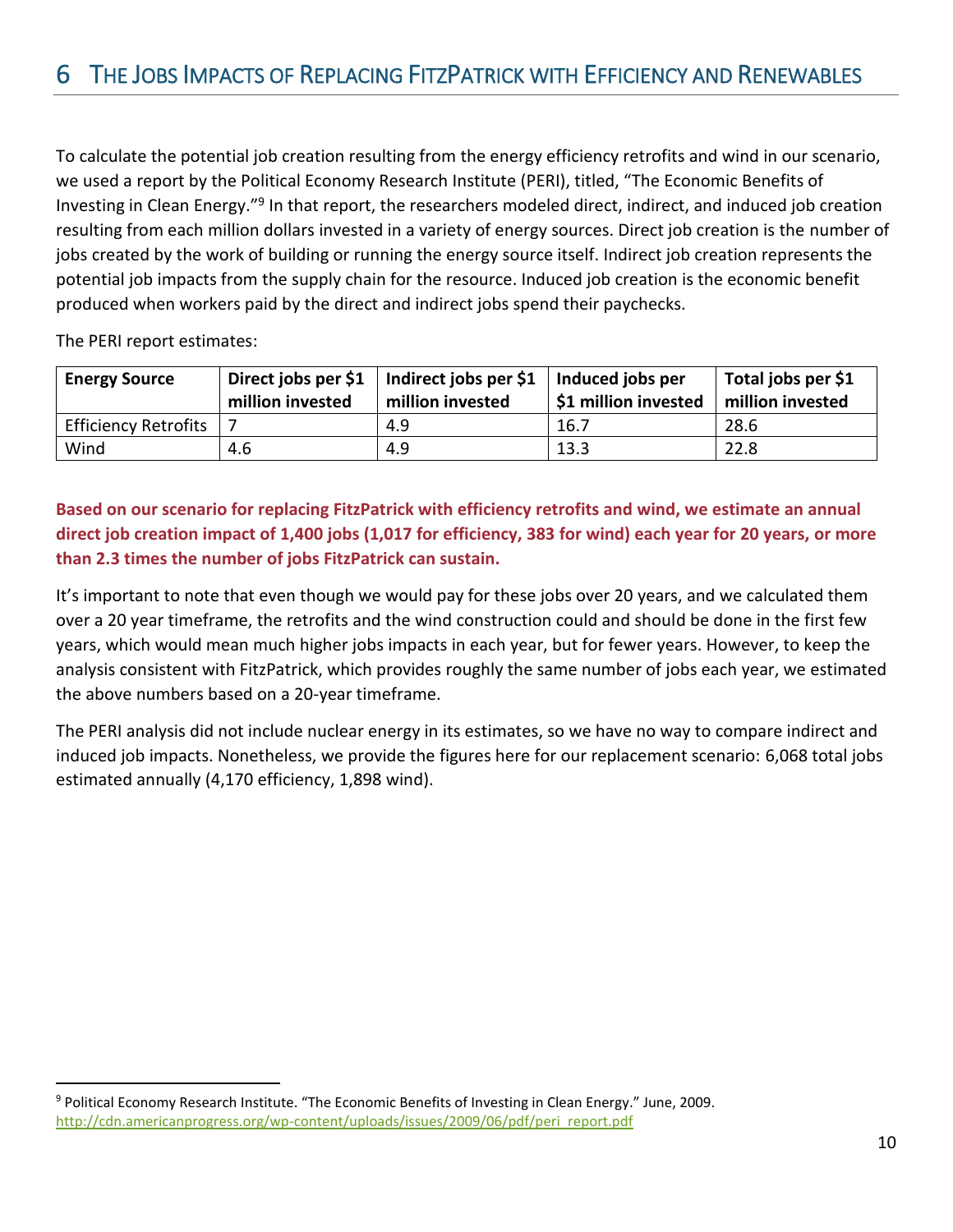<span id="page-11-0"></span>Having shown that climate change concerns could be met at lower cost and with higher job creation than continuing the operation of FitzPatrick even without a subsidy, we turn to the remaining argument to keep FitzPatrick open: to prevent economic hardship to the local community brought on by closure.

We analyzed whether it was possible to provide relief to the local community – in the form of tax replacement, transitional wage support, and economic development investments – in a way that was economical compared to the cost of subsidizing FitzPatrick.

Above, we calculated the cost of a subsidy for FitzPatrick to be at least \$40 million per year, but possibly \$60 million per year if the most recent electricity rates are used. This is money that FitzPatrick supporters are proposing consumers should pay in order to save approximately 600 jobs and sustain \$17.3 million in local property taxes. There are many ways to spend \$40-60 million in Central New York, where several areas suffer from high unemployment and underfunded schools. We know there is not consensus on whether it's fair for the state to unilaterally decide that keeping jobs and property taxes in Oswego is a priority over other public needs. Nonetheless, we set out to calculate what it would take to support the community through the transition. While addressing climate change and converting to clean energy sources will produce large, positive economic benefits, we support assisting communities that experience negative local impacts in the process.

First, we look to FitzPatrick's decommissioning trust fund as a resource that can be used to keep workers employed at FitzPatrick beyond closure. This is a resource unique to nuclear power plants, mandated by the Nuclear Regulatory Commission because of the long-lasting hazards of radioactive contamination. The trust fund for FitzPatrick had \$738 million at the end of 2014<sup>10</sup>, which is money already set aside for the cleanup of the plant. If Entergy is convinced, or required, to begin the decommissioning process right away, a large portion of the current workforce could be retained for a period of time using that fund.

We assume that about half of the workforce could be retained for decommissioning, and compensated by Entergy and the decommissioning fund for several years. The 50% number is derived from the decommissioning of the Rancho Seco reactor in California and Vermont Yankee in Vermont.

It's important to note that this is not a given. Entergy could instead mothball the reactor for up to 60 years using the SAFSTOR decommissioning option. If they want to keep workers at the plant, utilize their institutional knowledge and training, and ensure that cleanup begins immediately, the state and local governments will need to negotiate an agreement with Entergy, as the state of Vermont did in 2013, after the company announced plans to close Vermont Yankee. New York has a foot in the door with FitzPatrick's decommissioning fund. Unlike most decommissioning trust funds, which are solely controlled by nuclear owners themselves, FitzPatrick's fund is still owned by the New York Power Authority. This gives the state a stronger bargaining position in determining how the decommissioning trust fund will be used.

<sup>&</sup>lt;sup>10</sup> Entergy Nuclear Operations. Decommissioning Funding Status Report to U.S. Nuclear Regulatory Commission. Attachment 9. March 30, 2015.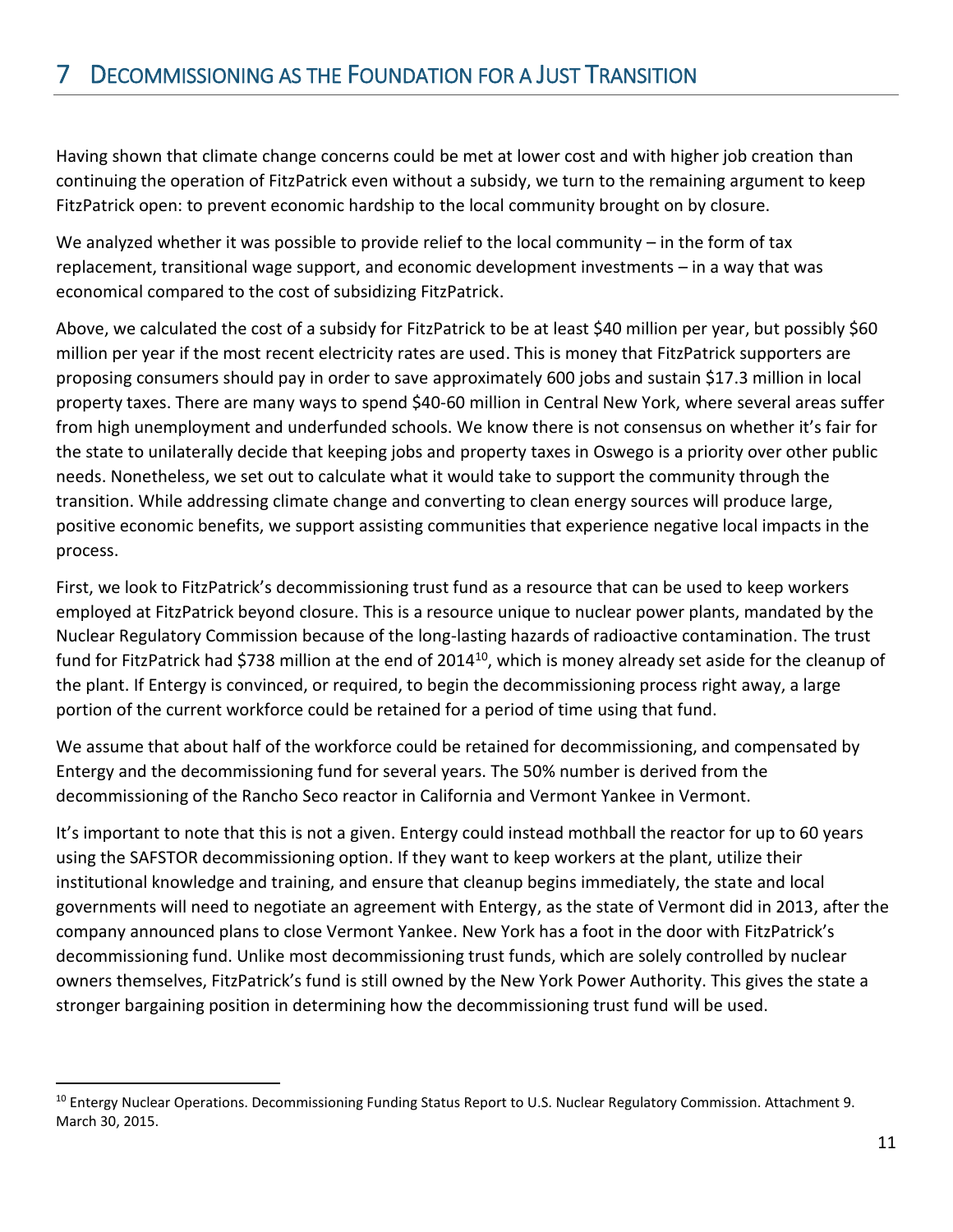We developed a comprehensive decommissioning and community protection scenario, based on an agreement Entergy entered into with the State of Vermont for the closure of Vermont Yankee. That agreement includes a number of important provisions:

- Transfer of nuclear waste from the fuel pool to dry-cask storage within six years
- Initiation of decommissioning within six months after the decommissioning trust fund has accumulated enough money
- \$25 million in local economic development funds (paid over four years)
- $\blacksquare$  \$20 million for cleanup of non-radiological contamination (paid over four years)
- Establishment of an independent, state-appointed Community Advisory Panel to monitor decommissioning activities, with public meetings

Under our scenario, we assume that 300 workers will be retained for the decommissioning of FitzPatrick. If 10% of the new jobs created by clean energy replacement went to FitzPatrick workers (140 jobs), and Entergy transferred 10% of FitzPatrick's workforce (60 jobs) to other positions in the company, that would reduce the number of workers requiring long-term wage replacement and career transition assistance to 100. Even assuming Entergy agreed to bear none of the costs related to community and worker protection, that would leave money for other community benefits such as job training, cleanup, and economic development:

| <b>Expense</b>                                     | Cost       |
|----------------------------------------------------|------------|
| <b>Property Taxes</b>                              | 17,300,000 |
| Wage Replacement at \$120,000/year                 | 12,000,000 |
| Training and Job Placement<br>(at \$30,000/worker) | 3,000,000  |
| <b>Toxic Cleanup Fund</b>                          | 5,000,000  |
| Economic Development                               | 2,700,000  |
| Total                                              | 40,000,000 |

The \$40 million annual budget for this scenario is roughly equal to the minimum cost of subsidizing FitzPatrick, at a rate of \$6/MWh. If FitzPatrick's electricity were replaced with wind and efficiency, as we modeled, the electricity would cost customers about \$36/MWh, 17% less than our estimated market price of electricity. Together, a comprehensive approach to replacing and decommissioning FitzPatrick would be \$42/MWh, still cheaper than the market price of electricity, and about \$60 million per year less than subsidizing the continued operation of FitzPatrick. Furthermore, this assumes Entergy would pay none of the community worker and protection costs. If Entergy agreed to bear a share of those costs, as it has in Vermont, then the cost to utility customers would be substantially less.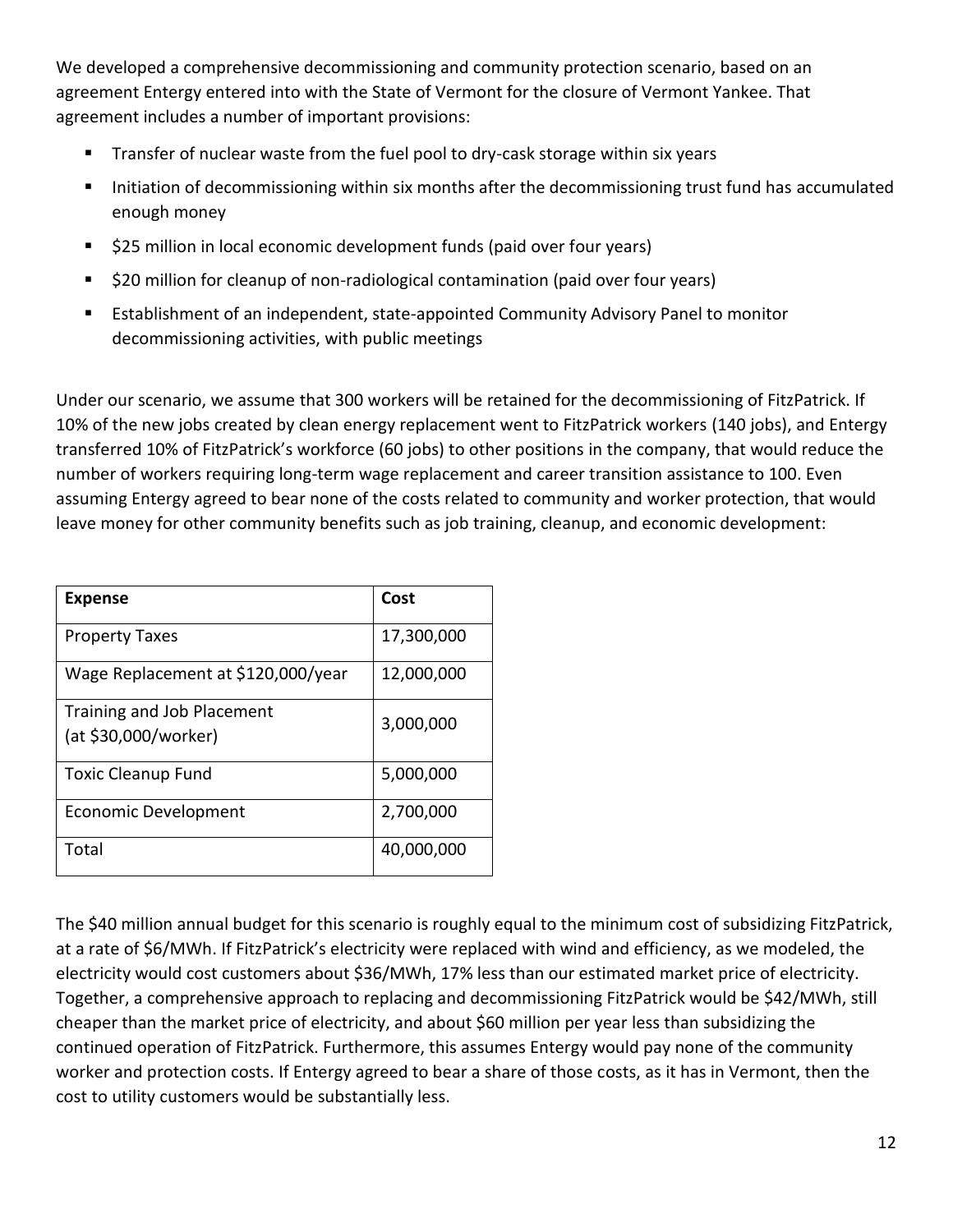<span id="page-13-0"></span>In addition to the economic and environmental benefits we have identified, the clean energy and community and worker protection scenarios we recommend could also result in savings to electricity customers. This is possible even if customers bear the entire cost of replacing property taxes and transitional assistance for displaced FitzPatrick employees. The cost of energy efficiency and wind generation in our clean energy replacement scenario is 17% less than the market price of electricity. If only as much efficiency and wind were developed to replace the electricity FitzPatrick generates, it would cost customers over \$50 million less per year. That means the cost of replacing property taxes and wages for displaced workers could still be paid for, at less than the conservatively projected cost of subsidized power from FitzPatrick:

| <b>Basic Energy Replacement</b>        | <b>FitzPatrick</b> | <b>Clean Energy</b> |
|----------------------------------------|--------------------|---------------------|
| Energy                                 | 6,606,792 MWh      | 6,606,792 MWh       |
| Price                                  | \$44/MWh           | \$36.32/MWh         |
| Cost                                   | \$290,698,848      | \$239,935,169       |
| <b>Subsidy or Community Protection</b> | \$39,640,752       | \$40,000,000        |
| Total                                  | \$330,339,600      | \$279,935,169       |

If the full amount of renewable energy and efficiency we project were developed, there would be substantially greater benefits. In that scenario, wind and efficiency provide 21% more energy than FitzPatrick generates. That would displace primarily fossil fuel generation, resulting in a significant net reduction in greenhouse gas emissions. The additional 1,397,815 MWh of electricity is equivalent to the output of a 264 MW coal plant, or a 332 MW combined cycle natural gas plant. $11$ 

In addition, there would be even greater cost savings to customers by avoiding the purchase of more expensive electricity. That would result in over \$60 million per year in lower energy costs. Again, community and worker protections could be paid for, with a net savings of over \$20 million as compared to projected energy prices:

| <b>Basic Energy Replacement</b>        | <b>FitzPatrick + Market Power</b> | <b>Clean Energy</b> |
|----------------------------------------|-----------------------------------|---------------------|
| Energy                                 | 8,004,607 MWh                     | 8,004,607 MWh       |
| Price                                  | \$44/MWh                          | \$36.32/MWh         |
| Cost                                   | \$352,202,725                     | \$290,698,848       |
| <b>Subsidy or Community Protection</b> | \$39,640,752                      | \$40,000,000        |
| Total                                  | \$391,843,477                     | \$330,698,848       |

<sup>&</sup>lt;sup>11</sup> U.S. Energy Information Administration. Electric Power Monthly. Table 6.7.A. Capacity Factors for Utility Scale Generators Primarily Using Fossil Fuels, January 2013-July 2015. September 24, 2015. Rated capacity figures computed from average capacity factor values for coal plants (60%) and combined cycle natural gas plants (48%), to generate 1,397,815 MWh of electricity. http://www.eia.gov/electricity/monthly/epm\_table\_grapher.cfm?t=epmt\_6\_07\_a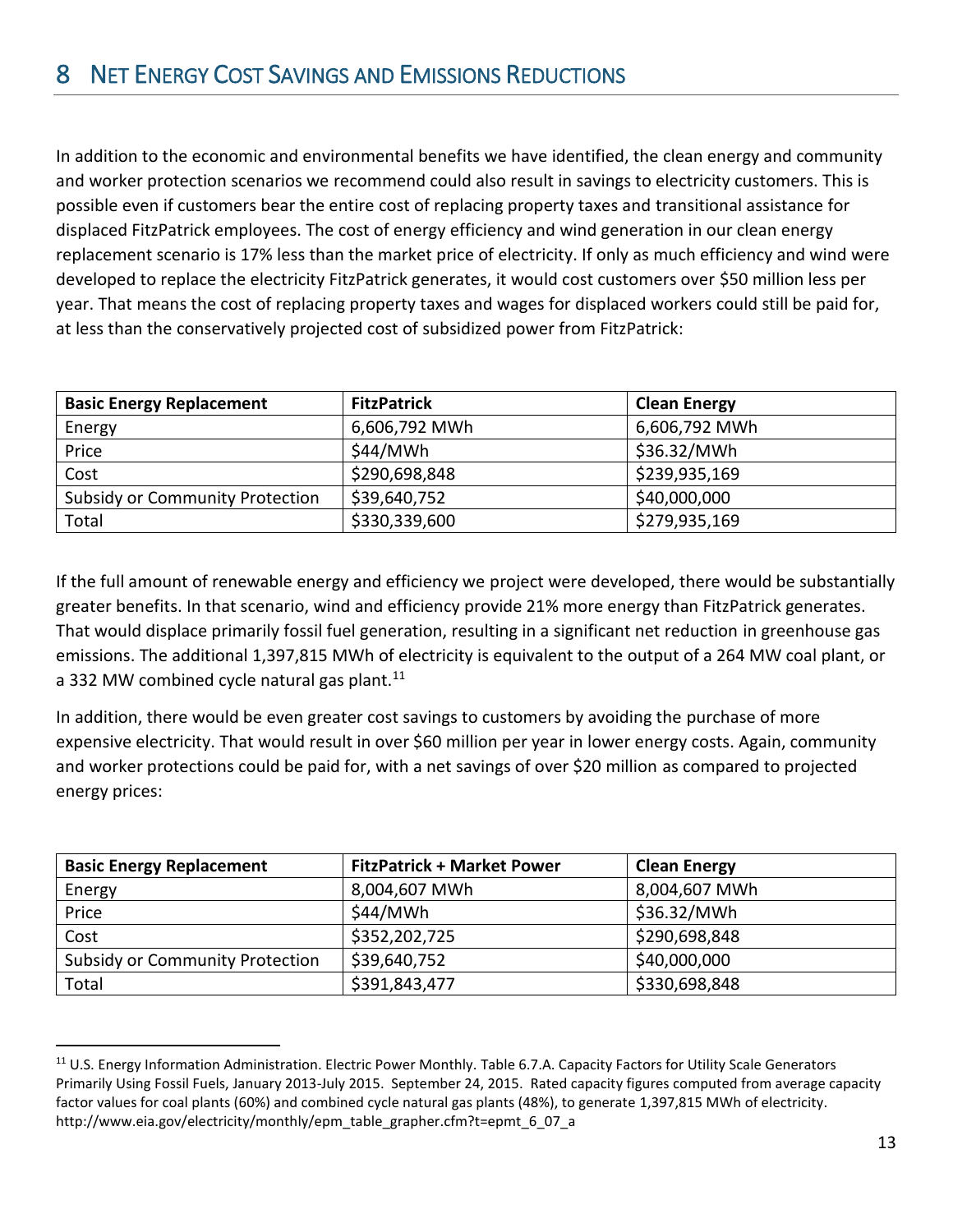If the cost of the program applied only to National Grid's service territory, and were distributed equally among the utility's 1.8 million electricity customers, the average customer would save \$12 per year compared to electricity at projected market prices, without subsidizing FitzPatrick. If, instead, the state were to provide subsidies to prevent FitzPatrick from closing, it would cost National Grid customers at least \$40 million per year more than the market price of power. In that case, customers would pay \$61 million more each year than in our clean energy and just transition scenario. That would amount to \$34 more each year, for the average customer than replacing FitzPatrick with clean energy and supporting workers and the community through the economic transition.